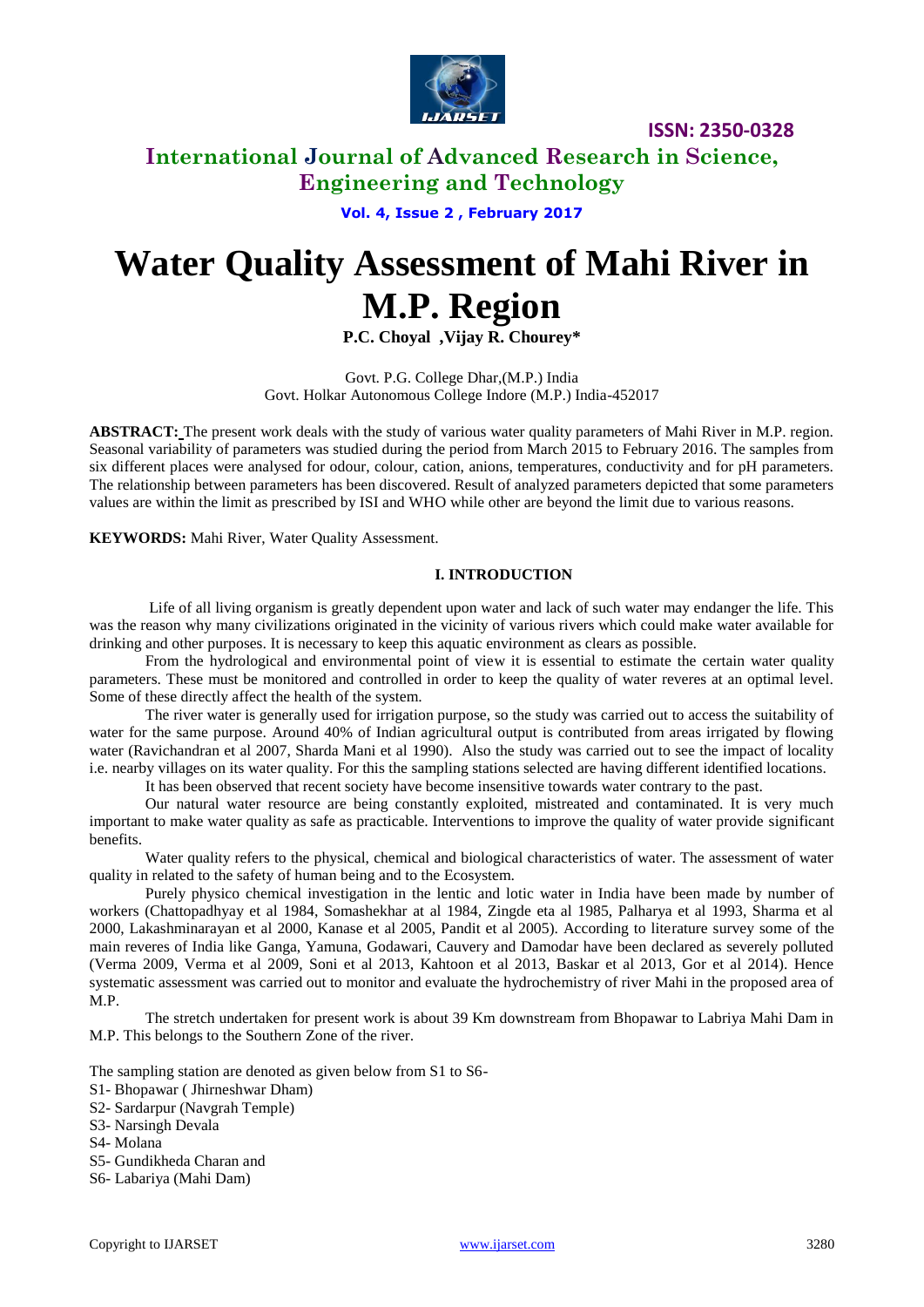

# **International Journal of Advanced Research in Science, Engineering and Technology**

# **Vol. 4, Issue 2 , February 2017**

The stations are located between longitude 70°21' to 75°19' E and latitude from 21°46' to 24°30' N in Dhar District of Madhya Pradesh.

#### **II. EXPERIMENTAL**

All parameters of water samples from various part of Mahi river were determined using standard method of water analysis from their ecological and economic (productivity) importance.

The sampling was done once in a month from March 2015 to February 2016 (Raval et al 2011). The water samples were collected from surface and also from some depth.

Samples were collected in clean polyethylene bottle (PET) which were cleaned and rinsed carefully given a final rinse with distilled water. Finally it was rinsed three to four times with the water samples. Specific reagents were used for the analysis and doubly distilled water was used for preparation of solution.

Parameters like odour, colour, pH were checked within required period. The obtained results were reproducible within  $\pm 2.8$  to zero % error limit.

### **III. RESULT AND DISCUSSION**

The monthly variation in the physico-chemical parameters of water samples observed at all sites are presented in tables 01 to 06 for study months from March 2015 to February 2016.

#### **A Temperature:-**

The temperature of all station were monitored. As for as any standard guideline concern, there is no limit of temperature for flowing water , Indian Standard 1992. As per observation it has variation between 25˚C to 36˚C independent of reasons. It is more or less moderate in all seasons.

# **B Odour:-**

The odour of water sample from all collection centers is unobjectionable, Thus water samples are supposed to acceptable for all purposes.

### **C Colour:-**

Colour is not adversely affecting the water quality but colour is aesthetically not acceptable. In all sampling stations colour was checked in Hazen unit. From the analysis it seems that water samples having acceptable colour amongst all samples studied. While  $S<sub>2</sub>$  station sample show high colour in the months of May and June 2015 having values 200 and 300. Same also observed in April 2016 having value 200 in Hazen unit. It might be due to the presence of high Iron or may be due to the presence of some other elements.

### **D pH:-**

All water samples were also tested for pH measurement. It was observed from the pH values that water samples are slightly alkaline mostly varying between 7.13 - 8.81 and these values are within the prescribed limit as given by WHO and ICMR (APHA 1998, WHO 1993, Patil et al 2001) .Very low pH values of station -1 sample for December 15 is towards acidic side which may change the taste and colour. High values of pH-9.1 in the month of March 2015 have been observed which may be attributed to the presence of acidic material.

As pH has no direct adverse effect on health, however, higher values of pH hasten the scale formation in water heating apparatus and also reduce germicidal potential of chloride. pH below 6.5 starts corrosion in irrigation pipes thereby releasing toxic metals such as Zn, Pb, Cd and Cu etc. from pipes used for irrigation purpose . In the present study, pH of water samples of all stations are within prescribed limit.

### **E Conductivity:-**

The EC values of water samples are found within the permissible limit. It shows water quality is medium throughout the year. High EC values in particular month of few station indicating the leaching of the salts from the bank side enclosing sediments. Salt water in some way useful for the irrigation purpose. It is in the range of 170-1120 m mhos/ cm. (micro mhos/gm)

No drastic change has been observed in the salt load i.e. EC. Use of such water for agricultural fields creates no problems (Sharma et al 1981, Dashrath et al 2005).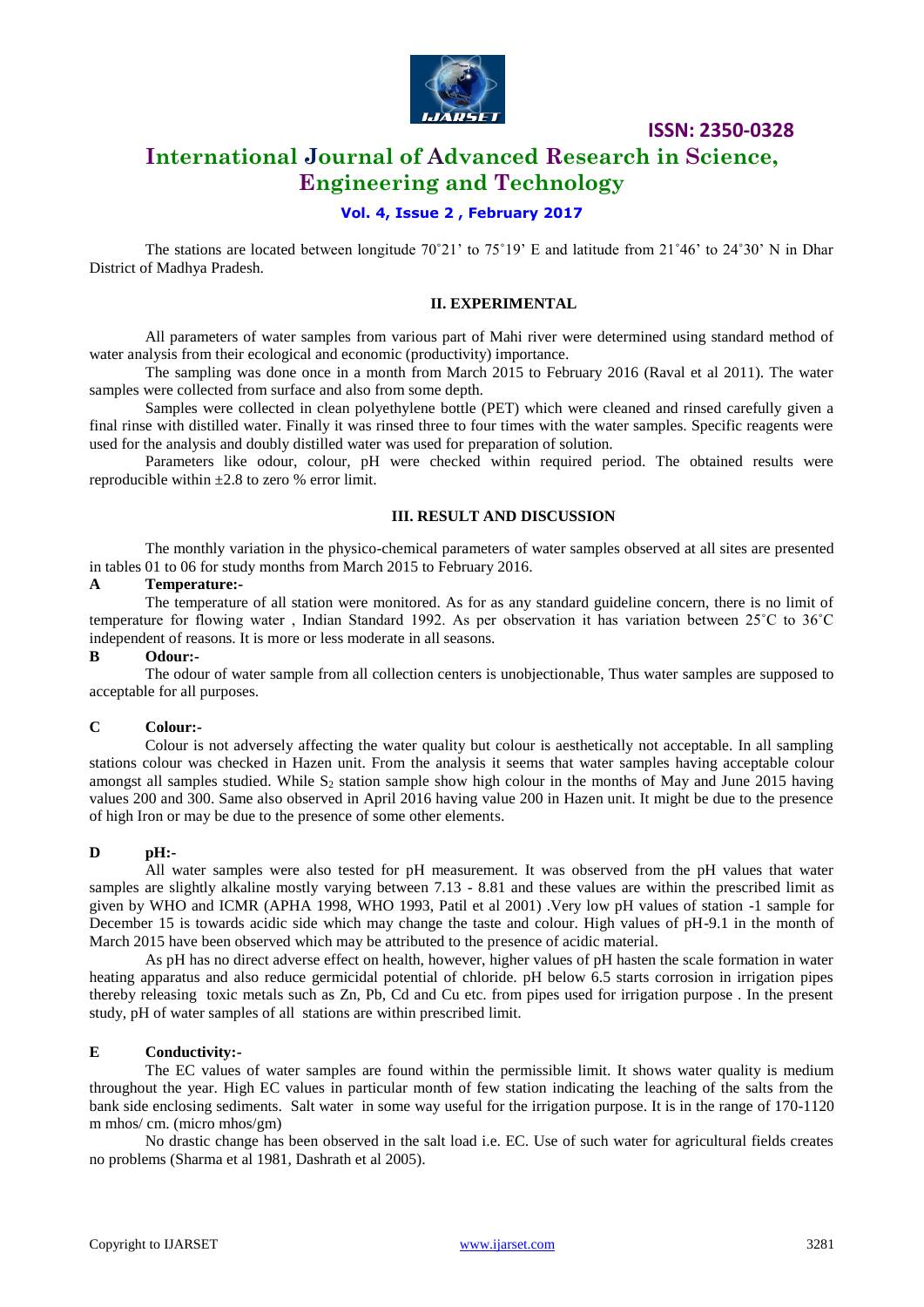

# **International Journal of Advanced Research in Science, Engineering and Technology**

**ISSN: 2350-0328**

# **Vol. 4, Issue 2 , February 2017**

#### **Analysis of Ions:-**

The samples collected were also analyzed for measurement of anions and cations. Samples were analyzed for cations  $As^{+++}$ ,  $Ca^{++}$ ,  $Mg^{++}$  and for  $Fe^{++}$ , Chloride (Cl), Nitrate (NO<sub>3</sub>), Sulphate (SO<sub>4</sub>) and Fluoride (F) were analyzed as anions.

### **Study of Anions:-**

### **A Chloride (Cl- )**

Presence of chloride ranging from 9 to 271 mg/L is also very low from specified range as 250/1000 mg/L.

# **B Fluoride (F- )**

Presence of fluoride ranging from 0.15 to 0.61mg/Lis also very low from specified range as 1.0 to 1.5 mg/L.

# $C$  **Nitrate** (NO<sub>3</sub>)

Nitrate  $(NO<sub>3</sub>)$  is a important nutrients in the water for eutrophication process. This supports the fast growth of aquatic plant. In the present study the result if nitrate are between 2.2 to 8.8 mg/L Sudden increase in the quantity of  $NO_3$  in the station 2,3 and 4 in months of November 2015, above 200 mg/L may be due to divestok facilities agrochemicals etc. High values of nitrate in water is a big threat to the public health but fit for agricultural use. Presence of chloride ranged from 9 to 271 mg/L. It is well below their prescribed limit as 250-100 mg/L. Chloride usually occurs as NaCl, CaCl<sub>2</sub> and MgCl<sub>2</sub> in widely varying concentration in all natural waters. They enter in water by solvents actions of water on salts present in the soil due to fertilizers waste i.e. agricultural disposal . As nitrate problem represents seepage of agricultural field water into the river (Raj et al 2007).

# $D$  **Sulphate(SO<sub>4</sub><sup>-</sup>)**

Presence of sulphate ranged from 8 to 164 mg/L. The values are well below the prescribed limit as 200-400 mg/L. Sudden increase in station 1 in the month of December 2015 as 1800 mg/L may be due to dissolutions of agricultural salts. As turbidity, total hardness and TDS also have high values as 57.2 NTU, 396 mg/L and 3055 mg/L in the same month. Conductivity is also observed high as 1072 mili mahos /cm.

#### **Analysis of Cations:-**

All samples were analyzed for quantitative and qualitative determinations of cations as Arsenic, Calcium, Magnesium an Iron by standard methods.

Arsenic  $(As <sup>+++</sup>)$  was analyzed as heavy metal in the sample. Its presence has been found as almost nil. Its desirable limit is 0.01 to 0.05 mg/L.

Amount of total calcium (Ca<sup>++</sup>) is 13-91 mg/L is well below from the WHO specified limit as 100 mg/L.

Amount of Magnesium ( $Mg^{+}$ ) is also in prescribed limit ranging from 5-60 mg/L.

Amount of Iron  $(Fe^{++})$  in all the sample are within the prescribed limit except for the station –5, where the values varies from 0.54 to 6.8 mg/L from March 2015 to August 2015. In the same way the amount of Iron surprisingly high for the station 1 and 2 in the month of June 2015 and in March 2016. That is up to 5.800 mg/L.

Taste and odour are problems that may be caused by filamentous organisms that prey on Iron compounds (Frenothrix, Galionella). So such problem may arise in case of these two samples. Such sample have bitter astringent taste.

Peak values of different parameters may be attributed due to the mixing of related material in the midway during the flow of water. These are not frequent. Dissolution of various water suitable substances from the soil rock and the anthropogenic activities could excess the various elements in the resources.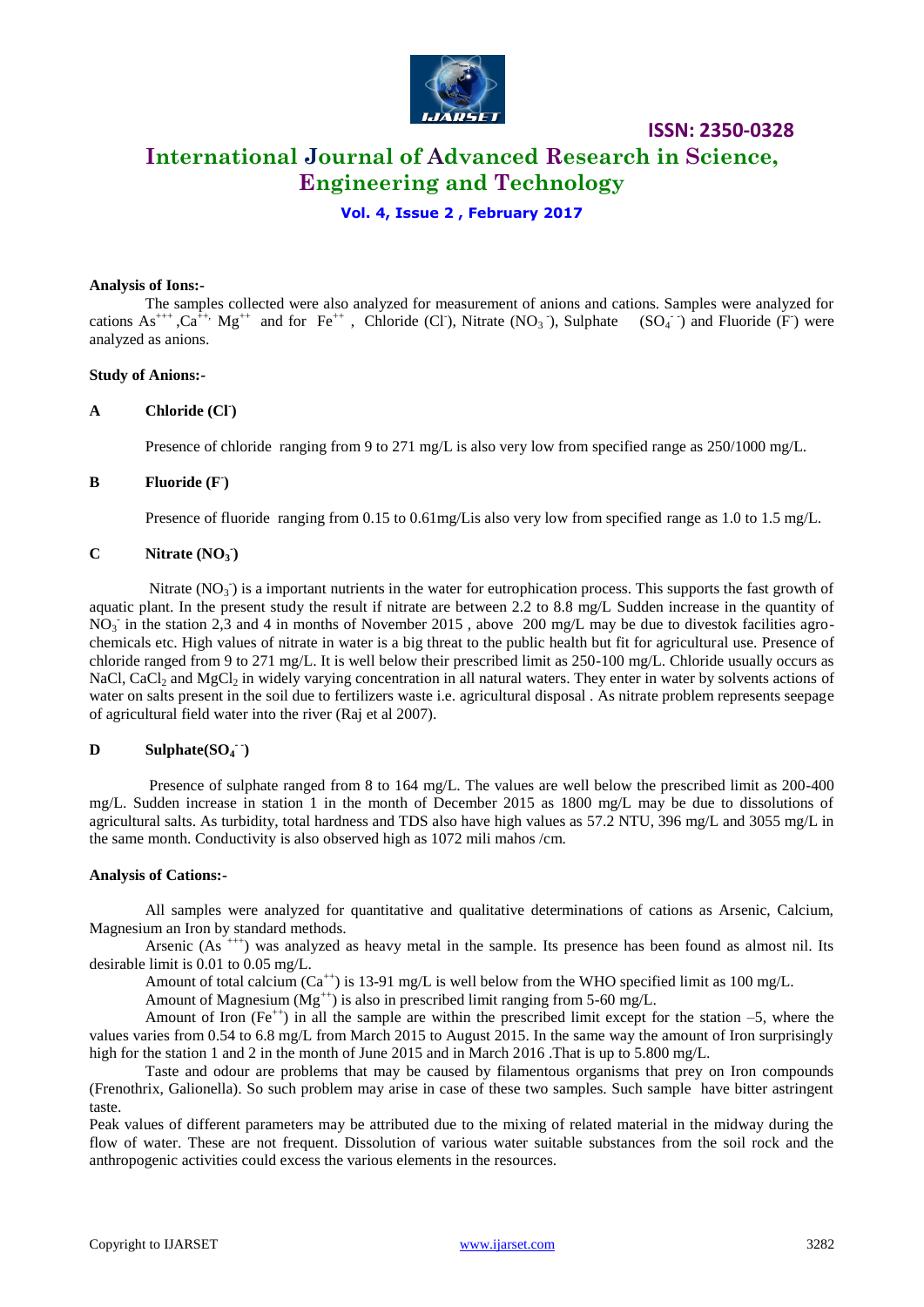

# **International Journal of Advanced Research in Science, Engineering and Technology**

**Vol. 4, Issue 2 , February 2017**

|       |               |            |              |                | Table $(1)$                                           |                    |                  |                 |                |                 |
|-------|---------------|------------|--------------|----------------|-------------------------------------------------------|--------------------|------------------|-----------------|----------------|-----------------|
|       |               |            |              |                | <b>Sample Stations -1 Bhopawar (Jhirenshwar Dham)</b> |                    |                  |                 |                |                 |
|       |               | pH         |              |                | <b>Cations</b>                                        |                    |                  | <b>Anions</b>   |                |                 |
| S.no. | <b>Months</b> | (6.5)      | Conductivity | Calcium        | <b>Magnesium</b>                                      | <b>Iron</b>        | <b>Chloride</b>  | <b>Fluoride</b> | <b>Nitrate</b> | <b>Sulphate</b> |
|       |               | to<br>8.5) | m.mhos/cm    | 75/200<br>mg/L | (30/100)<br>mg/L)                                     | (0.3/0.3)<br>mg/L) | 250/1000<br>mg/L | 1.0/1.5<br>mg/L | 40/45<br>mg/L  | 200/400<br>mg/L |
|       | $Mar-15$      | 8.2        | 720          | 91             | 5                                                     | 0.2                | 39               | 0.19            | 2.2            | 17              |
| 2     | Apr- $15$     | 8.2        | 710          | 90             | 5                                                     | 0.2                | 40               | 0.19            | 3              | 20              |
| 3     | $May-15$      | 7.9        | 540          | 60             | 19                                                    | 0.2                | 46               | 0.21            | 4.4            | 20              |
| 4     | $Jun-15$      | 7.7        | 660          | 60             | 19                                                    | 0.2                | 45               | 0.21            | 36             | 20              |
| 5     | $Jul-15$      | 7.7        | 660          | 90             | 10                                                    | 3.8                | 45               | 0.25            | 36             | 25              |
| 6     | Aug- $15$     | 8.2        | 450          | 51             | 12                                                    | 0.2                | 33               | 0.26            | 17             | 30              |
| 7     | $Sep-15$      | 8.6        | 530          | 55             | 21                                                    | 0.1                | 38               | 0.24            | 17             | 48              |
| 8     | $Oct-15$      | 8.4        | 566          | 62             | 18                                                    | 0.1                | 45               | 0.34            | 30             | 48              |
| 9     | $Nov-15$      | 8.2        | 470          | 53             | 12                                                    | 0.1                | 32               | 0.38            | 66             | 38              |
| 10    | $Dec-15$      | 4.1        | 1072         | 58             | 60                                                    | 0.1                | 34               | 0.36            | 26             | 1800            |
| 11    | $Jan-16$      | 8.6        | 360          | 13             | 15                                                    | 0.2                | 49               | 0.34            | 13             | 60              |
| 12    | Feb-16        | 8.3        | 616          | 72             | 20                                                    | 3.4                | 39               | 0.41            | 17             | 146             |

# **Table (2)**

|                |               |             |                           |                           | <b>Sample Stations -2 Sardarpur (Navgrah Temple)</b> |                                   |                                     |                                    |                                 |                                    |
|----------------|---------------|-------------|---------------------------|---------------------------|------------------------------------------------------|-----------------------------------|-------------------------------------|------------------------------------|---------------------------------|------------------------------------|
| S.no.          | <b>Months</b> | pH<br>(6.5) | Conductivity<br>m.mhos/cm |                           | <b>Cations</b>                                       |                                   |                                     | <b>Anions</b>                      |                                 |                                    |
|                |               | to<br>8.5)  |                           | Calcium<br>75/200<br>mg/L | <b>Magnesium</b><br>(30/100)<br>mg/L)                | <b>Iron</b><br>(0.3/0.3)<br>mg/L) | <b>Chloride</b><br>250/1000<br>mg/L | <b>Fluoride</b><br>1.0/1.5<br>mg/L | <b>Nitrate</b><br>40/45<br>mg/L | <b>Sulphate</b><br>200/400<br>mg/L |
| 1              | $Mar-15$      | 9.1         | 470                       | 26                        | 22                                                   | 0.2                               | 54                                  | 0.18                               | 4.4                             | 16                                 |
| $\overline{2}$ | Apr- $15$     | 8.9         | 520                       | 32                        | 21                                                   | 0.2                               | 71                                  | 0.21                               | 5                               | 18                                 |
| 3              | $May-15$      | 8.2         | 680                       | 37                        | 33                                                   | 0.2                               | 107                                 | 0.23                               | 8.8                             | 30                                 |
| $\overline{4}$ | $Jun-15$      | 7.5         | 1120                      | 40                        | 32                                                   | 4.2                               | 271                                 | 0.4                                | 8.8                             | 15                                 |
| 5              | $Jul-15$      | 7.8         | 480                       | 39                        | 20                                                   | 0.1                               | 26                                  | 0.24                               | 30                              | 20                                 |
| 6              | Aug- $15$     | 8.4         | 370                       | 37                        | 14                                                   | 0.1                               | 23                                  | 0.23                               | 17                              | 20                                 |
| $\tau$         | $Sep-15$      | 8.7         | 450                       | 46                        | 18                                                   | 0.05                              | 29                                  | 0.21                               | 17                              | 32                                 |
| 8              | $Oct-15$      | 8.7         | 420                       | 43                        | 18                                                   | 0.05                              | 24                                  | 0.27                               | 6                               | 24                                 |
| 9              | $Nov-15$      | 8.2         | 510                       | 54                        | 19                                                   | 0.05                              | 38                                  | 0.29                               | 220                             | 46                                 |
| 10             | $Dec-15$      | 8.2         | 350                       | 45                        | 10                                                   | 0.1                               | 25                                  | 0.31                               | 17                              | 64                                 |
| 11             | Jan-16        | 8.3         | 810                       | 66                        | 40                                                   | 0.1                               | 63                                  | 0.25                               | 8.8                             | 84                                 |
| 12             | $Feb-16$      | 8.1         | 591                       | 54                        | 17                                                   | 2.6                               | 58                                  | 0.34                               | 13                              | 152                                |

 $\mathbf{r}$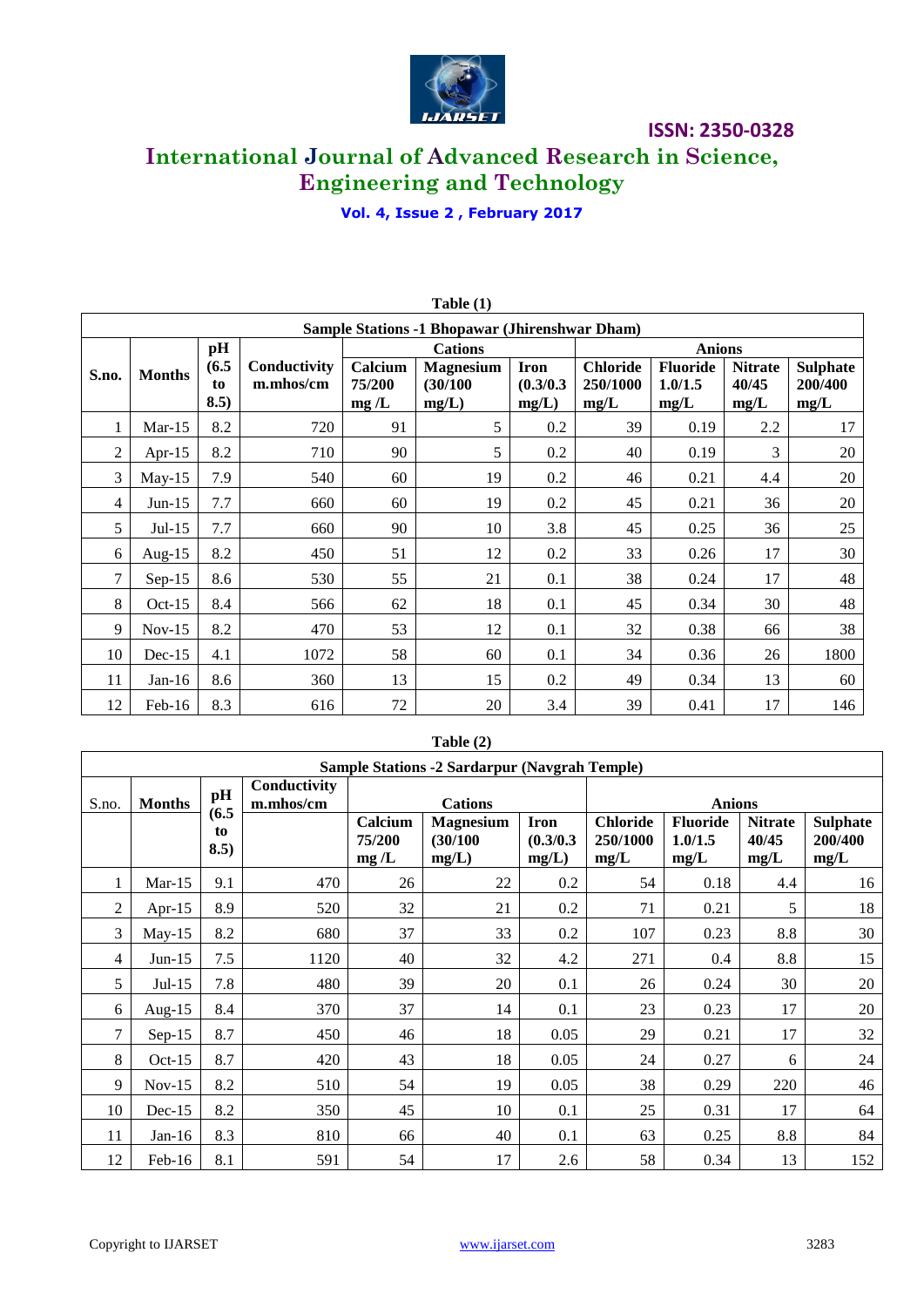

# **International Journal of Advanced Research in Science, Engineering and Technology**

**Vol. 4, Issue 2 , February 2017**

|                |               |             |                           |                           | <b>Sample Stations -3 Narsingh Devala</b> |                                   |                                     |                                    |                                 |                                    |  |
|----------------|---------------|-------------|---------------------------|---------------------------|-------------------------------------------|-----------------------------------|-------------------------------------|------------------------------------|---------------------------------|------------------------------------|--|
| S.no.          | <b>Months</b> | pH<br>(6.5) | Conductivity<br>m.mhos/cm |                           | <b>Cations</b>                            |                                   | <b>Anions</b>                       |                                    |                                 |                                    |  |
|                |               | to<br>8.5)  |                           | Calcium<br>75/200<br>mg/L | <b>Magnesium</b><br>(30/100)<br>mg/L)     | <b>Iron</b><br>(0.3/0.3)<br>mg/L) | <b>Chloride</b><br>250/1000<br>mg/L | <b>Fluoride</b><br>1.0/1.5<br>mg/L | <b>Nitrate</b><br>40/45<br>mg/L | <b>Sulphate</b><br>200/400<br>mg/L |  |
| 1              | $Mar-15$      | 8.7         | 700                       | 43                        | 34                                        | 0.2                               | 71                                  | 0.17                               | 30                              | 38                                 |  |
| 2              | Apr- $15$     | 8.9         | 650                       | 36                        | 34                                        | 0.2                               | 98                                  | 0.18                               | 33                              | 35                                 |  |
| 3              | $May-15$      | 8.4         | 750                       | 30                        | 30                                        | 0.2                               | 129                                 | 0.2                                | 36                              | 40                                 |  |
| $\overline{4}$ | $Jun-15$      | 7.6         | 700                       | 35                        | 20                                        | 0.2                               | 114                                 | 0.16                               | 4.4                             | 16                                 |  |
| 5              | $Jul-15$      | 8.4         | 600                       | 33                        | 18                                        | 1.2                               | 80                                  | 0.17                               | 15                              | 50                                 |  |
| 6              | Aug- $15$     | 8.5         | 390                       | 30                        | 20                                        | 1.7                               | 26                                  | 0.47                               | 17                              | 26                                 |  |
| 7              | $Sep-15$      | 8.6         | 480                       | 47                        | 21                                        | 0.1                               | 34                                  | 0.25                               | 17                              | 36                                 |  |
| 8              | $Oct-15$      | 8.6         | 530                       | 37                        | 28                                        | 0.1                               | 39                                  | 0.26                               | 22                              | 46                                 |  |
| 9              | $Nov-15$      | 8           | 720                       | 76                        | 18                                        | 0.05                              | 61                                  | 0.61                               | 420                             | 72                                 |  |
| 10             | $Dec-15$      | 6.9         | 690                       | 73                        | 13                                        | 0.1                               | 59                                  | 0.28                               | 88                              | 96                                 |  |
| 11             | $Jan-16$      | 8.2         | 750                       | 54                        | 38                                        | 0.05                              | 52                                  | 0.2                                | 44.4                            | 84                                 |  |
| 12             | Feb-16        | 8.2         | 894                       | 41                        | 52                                        | 0.2                               | 97                                  | 0.25                               | 8.8                             | 164                                |  |

| Table $(3)$                  |  |
|------------------------------|--|
| nnle Stations -3 Narsingh De |  |

|        |               |             |                           |                                       | Table (4)                         |                                     |                                    |                                 |                                    |        |  |  |
|--------|---------------|-------------|---------------------------|---------------------------------------|-----------------------------------|-------------------------------------|------------------------------------|---------------------------------|------------------------------------|--------|--|--|
|        |               |             |                           |                                       | <b>Sample Stations -4 Molana</b>  |                                     |                                    |                                 |                                    |        |  |  |
| S.no.  | <b>Months</b> | pH<br>(6.5) | Conductivity<br>m.mhos/cm |                                       | <b>Cations</b>                    |                                     |                                    | <b>Anions</b>                   |                                    |        |  |  |
|        | to<br>8.5)    |             | Calcium<br>75/200<br>mg/L | <b>Magnesium</b><br>(30/100)<br>mg/L) | <b>Iron</b><br>(0.3/0.3)<br>mg/L) | <b>Chloride</b><br>250/1000<br>mg/L | <b>Fluoride</b><br>1.0/1.5<br>mg/L | <b>Nitrate</b><br>40/45<br>mg/L | <b>Sulphate</b><br>200/400<br>mg/L |        |  |  |
| 1      | $Mar-15$      | 8.4         | 350                       | 29                                    | 12                                | 0.2                                 | 18                                 | 0.16                            | 4.4                                | 8      |  |  |
| 2      | Apr- $15$     | 8.6         | 390                       | 33                                    | 14                                | 0.2                                 | 19                                 | 0.16                            | 5                                  | 10     |  |  |
| 3      | $May-15$      | 8.2         | 370                       | 30                                    | 19                                | 0.2                                 | 22                                 | 0.18                            | 10                                 | 12     |  |  |
| 4      | $Jun-15$      | 7.7         | 650                       | 43                                    | 35                                | 3                                   | 19                                 | 0.17                            | 6                                  | 70     |  |  |
| 5      | $Jul-15$      | 8.2         | 370                       | 40                                    | 20                                | 0.3                                 | 24                                 | 0.2                             | 20                                 | 40     |  |  |
| 6      | $Aug-15$      | 8.5         | 350                       | 30                                    | 17                                | 0.6                                 | 20                                 | 0.23                            | 17                                 | 20     |  |  |
| $\tau$ | $Sep-15$      | 8.7         | 350                       | 37                                    | 14                                | 0.1                                 | 24                                 | 0.18                            | 17                                 | 22     |  |  |
| 8      | $Oct-15$      | 8.7         | 310                       | 32                                    | 11                                | 0.05                                | 15                                 | 0.21                            | 13                                 | 14     |  |  |
| 9      | $Nov-15$      | 8.6         | 280                       | 30                                    | 8                                 | 0.05                                | 16                                 | 0.28                            | 330                                | 16     |  |  |
| 10     | $Dec-15$      | 8.1         | 230                       | 33                                    | 9                                 | 0.05                                | 15                                 | 0.19                            | 17                                 | 48     |  |  |
| 11     | $Jan-16$      | 8.4         | 280                       | 24                                    | 12                                | 0.1                                 | 12                                 | 0.18                            | 8.8                                | 24     |  |  |
| 12     | Feb-16        | 8.5         | 292                       | 24                                    | 12                                | 0.1                                 | 15                                 | 0.22                            | 8.8                                | $22\,$ |  |  |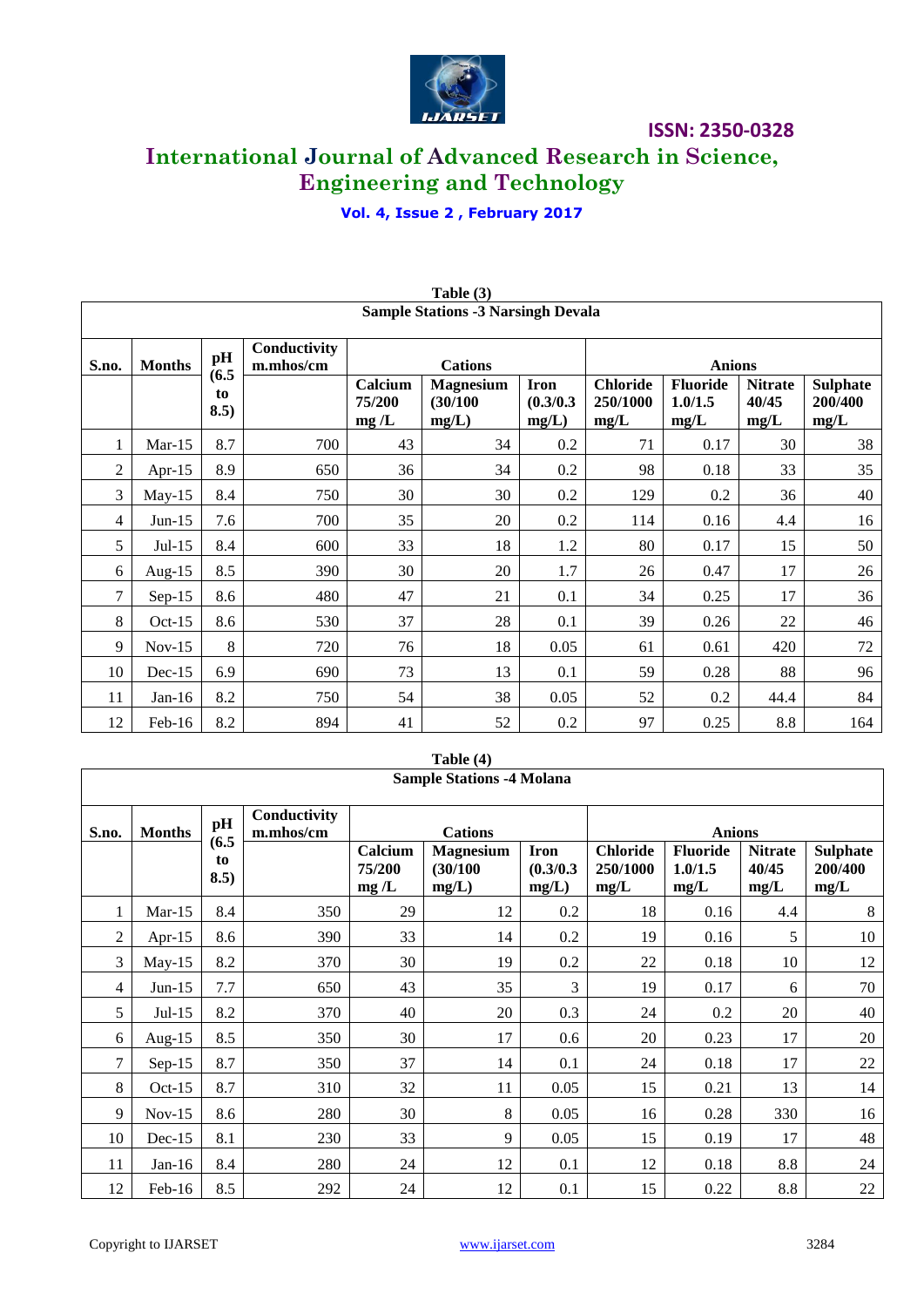

# **International Journal of Advanced Research in Science, Engineering and Technology**

# **Vol. 4, Issue 2 , February 2017**

|       |               |                     |                           |                           | <b>Table</b> $(3)$                          |                                   |                                     |                                    |                                 |                                    |
|-------|---------------|---------------------|---------------------------|---------------------------|---------------------------------------------|-----------------------------------|-------------------------------------|------------------------------------|---------------------------------|------------------------------------|
|       |               |                     |                           |                           | <b>Sample Stations -5 Gundikheda Charan</b> |                                   |                                     |                                    |                                 |                                    |
| S.no. | <b>Months</b> | pH                  | Conductivity<br>m.mhos/cm | <b>Cations</b>            |                                             |                                   | <b>Anions</b>                       |                                    |                                 |                                    |
|       |               | (6.5)<br>to<br>8.5) |                           | Calcium<br>75/200<br>mg/L | <b>Magnesium</b><br>(30/100)<br>mg/L)       | <b>Iron</b><br>(0.3/0.3)<br>mg/L) | <b>Chloride</b><br>250/1000<br>mg/L | <b>Fluoride</b><br>1.0/1.5<br>mg/L | <b>Nitrate</b><br>40/45<br>mg/L | <b>Sulphate</b><br>200/400<br>mg/L |
| 1     | $Mar-15$      | 8.4                 | 380                       | 33                        | 15                                          | 0.5                               | 17                                  | 0.16                               | 88                              | 10                                 |
| 2     | Apr- $15$     | 8.6                 | 330                       | 24                        | 14                                          | 0.4                               | 16                                  | 0.15                               | 10                              | 10                                 |
| 3     | $May-15$      | 8.5                 | 340                       | 25                        | 17                                          | 0.4                               | 23                                  | 0.17                               | 13                              | 12                                 |
| 4     | $Jun-15$      | 8.1                 | 350                       | 31                        | 14                                          | 0.4                               | 19                                  | 0.23                               | 4.4                             | $\,8\,$                            |
| 5     | $Jul-15$      | 8                   | 200                       | 30                        | 10                                          | 0.6                               | 7                                   | 0.2                                | 12                              | 20                                 |
| 6     | Aug-15        | 7.6                 | 170                       | 16                        | 6                                           | 6.8                               | 9                                   | 0.15                               | 13                              | 30                                 |
| 7     | $Sep-15$      | 8.7                 | 240                       | 23                        | 10                                          | 0.1                               | 10                                  | 0.15                               | 13                              | 20                                 |
| 8     | $Oct-15$      | 8.8                 | 240                       | 20                        | 9                                           | 0.05                              | 11                                  | 0.2                                | 8.8                             | 10                                 |
| 9     | $Nov-15$      | 8.6                 | 240                       | 26                        | 8                                           | 0.1                               | 13                                  | 0.25                               | 26                              | 12                                 |
| 10    | $Dec-15$      | 8.7                 | 220                       | 24                        | 6                                           | 0.05                              | 14                                  | 0.21                               | 13                              | 22                                 |
| 11    | $Jan-16$      | 8.4                 | 280                       | 24                        | 12                                          | 0.1                               | 12                                  | 0.18                               | 8.8                             | 24                                 |
| 12    | Feb-16        | 8.5                 | 271                       | 23                        | 12                                          | 0.05                              | 14                                  | 0.21                               | 8.8                             | 16                                 |

# **Table (5)**

# **Table (6)**

|                        |           |                     |                           | Sample Stations -6 Labariya (Mahi Dam) |                                       |                                   |                                     |                                    |                                 |                                    |  |
|------------------------|-----------|---------------------|---------------------------|----------------------------------------|---------------------------------------|-----------------------------------|-------------------------------------|------------------------------------|---------------------------------|------------------------------------|--|
| S.no.<br><b>Months</b> |           | pH                  | Conductivity<br>m.mhos/cm |                                        | <b>Cations</b>                        |                                   |                                     | <b>Anions</b>                      |                                 |                                    |  |
|                        |           | (6.5)<br>to<br>8.5) |                           | Calcium<br>75/200<br>mg/L              | <b>Magnesium</b><br>(30/100)<br>mg/L) | <b>Iron</b><br>(0.3/0.3)<br>mg/L) | <b>Chloride</b><br>250/1000<br>mg/L | <b>Fluoride</b><br>1.0/1.5<br>mg/L | <b>Nitrate</b><br>40/45<br>mg/L | <b>Sulphate</b><br>200/400<br>mg/L |  |
| 1                      | $Mar-15$  | 8.4                 | 330                       | 26                                     | 14                                    | $\overline{0}$                    | 19                                  | 0.16                               | 8.8                             | 8                                  |  |
| 2                      | Apr- $15$ | 8.6                 | 340                       | 25                                     | 15                                    | $\theta$                          | 18                                  | 0.16                               | 10                              | 10                                 |  |
| 3                      | $May-15$  | 8.2                 | 350                       | 27                                     | 15                                    | 0.1                               | 22                                  | 0.18                               | 13                              | 12                                 |  |
| 4                      | $Jun-15$  | 8                   | 276                       | 25                                     | 12                                    | 0.2                               | 15                                  | 0.25                               | 8.8                             | 5                                  |  |
| 5                      | $Jul-15$  | 8.2                 | 300                       | 20                                     | 13                                    | 0.1                               | 20                                  | 0.15                               | 12                              | 12                                 |  |
| 6                      | Aug- $15$ | 8.3                 | 320                       | 24                                     | 17                                    | 0.1                               | 12                                  | 0.21                               | 17                              | 15                                 |  |
| 7                      | $Sep-15$  | 8.7                 | 260                       | 22                                     | 11                                    | 0.1                               | 11                                  | 0.19                               | 17                              | 15                                 |  |
| 8                      | $Oct-15$  | 8.8                 | 240                       | 26                                     | 8                                     | 0.05                              | 11                                  | 0.12                               | 8.8                             | 10                                 |  |
| 9                      | $Nov-15$  | 8.6                 | 290                       | 27                                     | 8                                     | 0.1                               | 17                                  | 0.24                               | 66                              | 17                                 |  |
| 10                     | $Dec-15$  | 8.6                 | 260                       | 28                                     | 14                                    | 0.05                              | 17                                  | 0.25                               | 17                              | 28                                 |  |
| 11                     | $Jan-16$  | 8.5                 | 290                       | 21                                     | 12                                    | 0.1                               | 13                                  | 0.25                               | 13                              | 24                                 |  |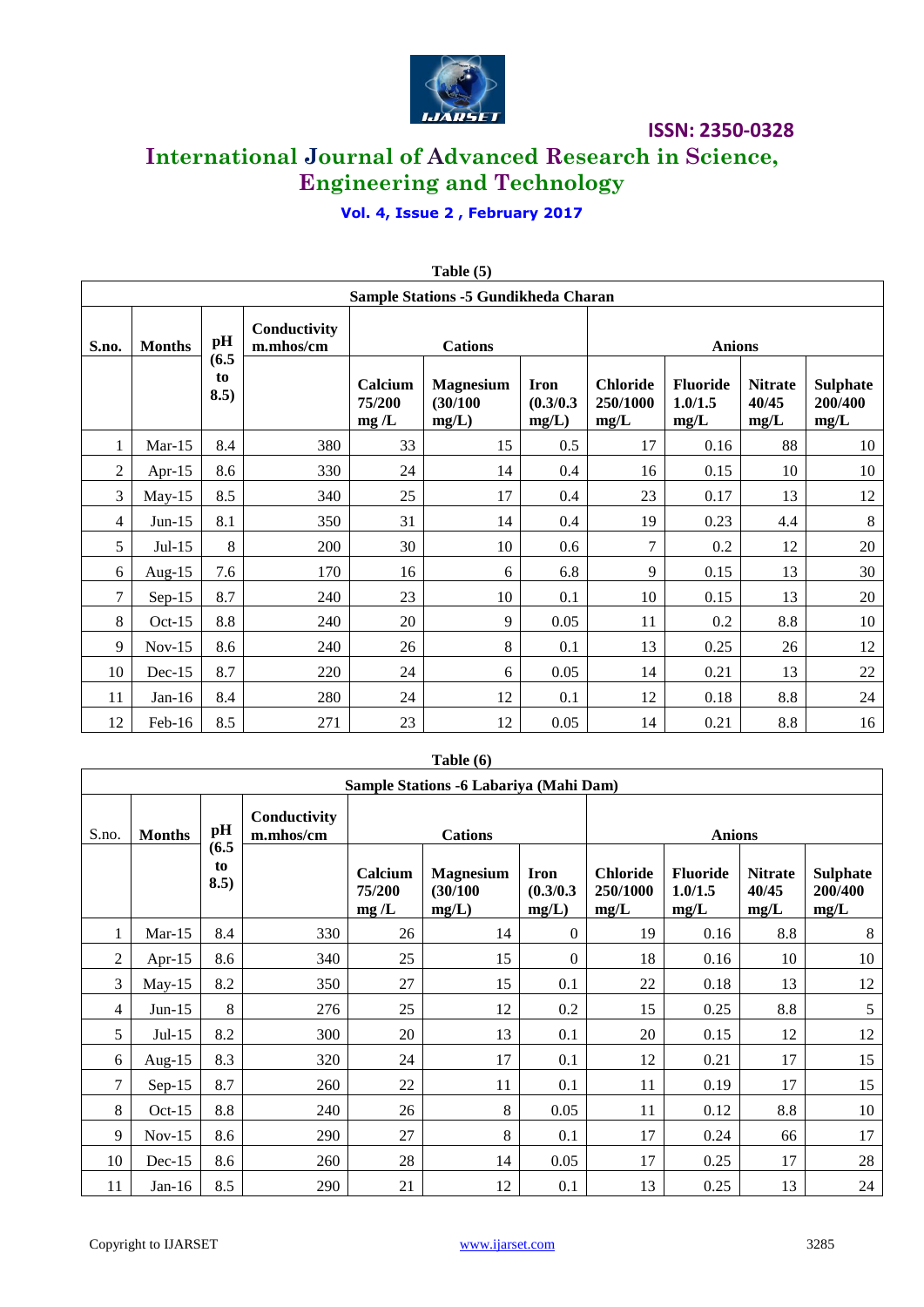

# **International Journal of Advanced Research in Science, Engineering and Technology**

**Vol. 4, Issue 2 , February 2017**

| ,<br>0.1<br>Heh-<br>. .<br>٠I٥<br>$\overline{\phantom{0}}$<br>◡.<br>1 U<br>v. 20<br>$\cdots$ | $\sim$ |  |  | 305 |  |  |  |  | ററ |  |  |
|----------------------------------------------------------------------------------------------|--------|--|--|-----|--|--|--|--|----|--|--|
|----------------------------------------------------------------------------------------------|--------|--|--|-----|--|--|--|--|----|--|--|

### **IV.CONCLUSION**

It is well known that rivers are extremely important as they are the critical elements of the earth's fresh water hydrological system and must be managed as part of larger ecosystem. The results show that water of Mahi river in the studied area is less polluted. Parameters values like temperature, pH, conductivity , colour, odour, temperature , availability of anions and cations are well below of permissible limit of WHO in all mentioned stations .Result show that quality of water for irrigation purpose is quite good so can be directly used for irrigation in respective areas. Impact of surroundings on water quality is very less .Values of some parameters above permissible limit in the sample having impact of agricultural disposal or due to fertilizers waste (Namdev et al 2011, Agrawal et al 1999, Meen et al 2012). With the study of parameters a general conclusion can be drawn as the water of Mahi river in the studied area is fit for irrigation purpose and also good for household and other purpose.

#### **V. ACKNOWLEDGEMENT**

The one of the author (PCC) is thankful to the Head, Department Chemistry of Govt. Holkar Science College, Indore and Govt. P.G. College, Dhar for providing laboratory facilities for chemical assay and other studies respectively .

Thanks also to laboratory staff for the technical support.

#### **REFERENCES**

- 1. Agrawal G.D., Lunkad S.K, and Malkhed T.,Water Sci. Tech.,39(3),67-75(1999).
- 2. APHA, Standard method for the examination of water and waste water, American Public Health Association and Water Control Federation, Washington, DC , New Yark, Edn. 20.(1998)
- 3. Baskar S., Narsimhan N, Dainel ,G. Swamidass et. al., Seasonal variation in physico-chemical parameters of river Cauvery, Thanjavur, Tamilnadu, India, Int. J. Res. Bio. Sci 3(1), 8-11(2013).
- 4. Chattopadhyay S.N., Arora V.P., Gupta S.C. , A short term study on the pollution status of river Ganga in Kanpur region, Indian J. Environ, Hlth., 36,244-247,(1984).
- 5. Dasharath D. and Reddy E. Narsimha ,Orient J. Chem.,21(2), 283-286 (2005).
- 6. Gor Ami and Shah Arvind, Water quality index of Mahi river at Vadodara Gujarat, Int.J.Eng.Devp.Res. 2(3),3214-3219,(2014).
- 7. Indian Standard ,IS-3025 (Part-43),(1992)
- 8. Kanase D.G., Jadhav S.D., Jawale R.W. and Kadam M.S., Physico-chemical characterization of water of major Rivers, Mula, Mutha and Pavana in Pune city , Proceedings of Inte. Cong. Chem. Environ., 582-583,(2005).
- 9. Khatoon naseema, Rehman Masihur and Khan Altaf Husain, Study of seasonal variation in the water quality among different ghats of river Ganga,Kanpur, India, J. Environ . Res.Devp. , 8(1),1-10, July-Sept.(2013).
- 10. Lakashminarayan R. and Somashekhar R.K., Water quality indices of the upstream stretch of river Cauvery, J. Envirion. Pollu., 7(3),213- 223,(2000).
- 11. Meen B.S. and Bhargav N., Ultra Chem. 8(3), 386-390 (2012).
- 12. Namdev. G. R., Bajpai A. and Malik S., Ultra Chem., 7(2), 167-172 (2011).
- 13. Palharya J.P., Malviya S. and Siriah V.K. , Environmental impact of sewage and effluent disposal on the river system, Ashish Publushing House, 25-27,Ed (1993).
- 14. Pandit Pramod, Ansari A.A. and Kanhere R.R., Hydrochemisty of water in Narmada river basin , Proceeding of Inte. Cong. Chem. Environ.,611-613,(2005).
- 15. Patil P.R., Badgujar S.R. and Waske A.M., Orient . J. Chem., 17(2),279-282 (2001).
- 16. Raj A. P., Ramchandra Moorthy T. and Sivasankar V., Asian J. Chem., 19(06), 4390-4394(2007).
- 17. Raval V.H. and Malik G. M., Ultra Chem., 7(2); 173-188(2011).
- 18. Ravichandran Y.D. and Ramakrishanan K. , Asian J. Chem., 19(4),2679-2682(2007).
- 19. Sharda Mani and Jagannath M.V., Indian J. Chem., 29A 700-702 (1990).
- 20. Sharma H.R., Shhetriy D., Kaushik A. and Trivedi R.C., Pariability in organic pollution of river Yamuna in Delhi, J. Environ. Pollu. 7(3),185-188,(2000).
- 21. Sharma O.P. et.al, Effect of saline water irrigation on crop yield and soil properties. Curr Agric . 5, 48-53 (1981).
- 22. Somashekhar R.K., Studies of water pollution of river Cauvery, physico-chemical characteristics, Intern. J. Environ. Studies,23(3-4),209- 216,(1984).
- 23. Soni Virendrakumar, Visavadia Manish et al., Evaluation of physico- chemical and microbial parameters on water quality of Narmada river, India, African J. Environ. Sci. and Tech., 7(6),496-503,(June 2013).
- 24. Verma Dinesh and Kanhare R.R., Water quality of river Narmada in western zone, Life Sci.Bull. 6(1),27-34,(2009).
- 25. Verma Sarita, Seasonal variation of water quality in Betwa river at Bundelkhand region, Indian Global J. Environ. Res., 3(3),164- 168(2009).